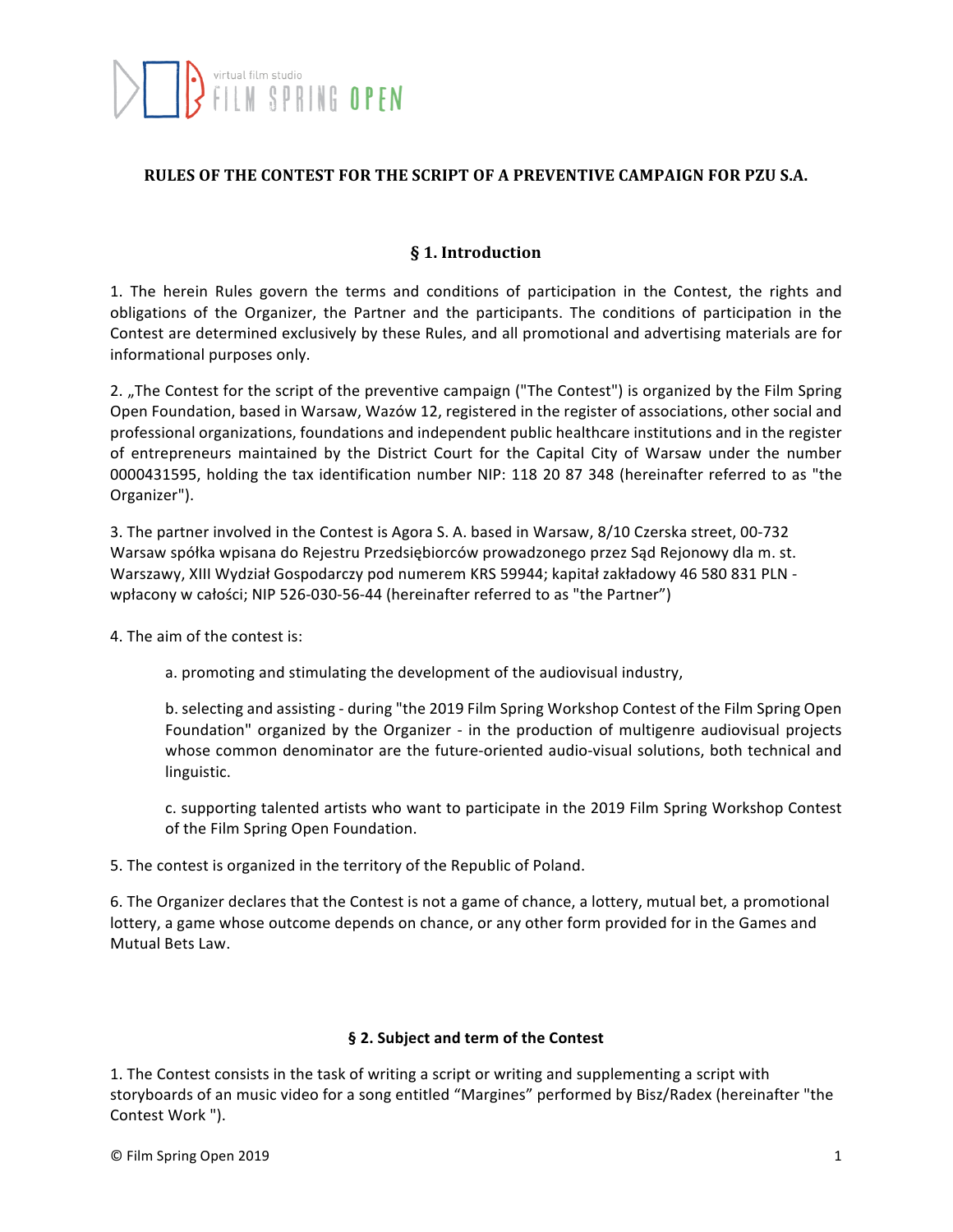2. The Contest Rules, together with the general information on the rules in force in the Contest, will be published on the website www.filmspringopen.eu.

3. The Contest shall start on 16.09.2019, 00:00:00 hrs, and end on 30.09.2019 at 11:59:59 p.m

#### **§ 3. General rules**

1. The participation in the Contest is voluntary and free of charge.

2. Contest participants may be adult natural persons with full legal capacity and residing on the territory of the Republic of Poland and abroad, meeting the conditions specified in the Regulations. Minors who are over 13 years of age may participate in the Contest only with the consent of their parents or legal guardians.

3. A Participant agrees to accept the terms and conditions of the Contest Rules and to meet all the conditons which entitle them to participate in the contest.

4. To take part in the Contest a person should:

a. confirm the willingness to participate in Film Spring Workshop and apply via www.filmspringopen.eu,

b. within the Contest duration sends a Contest Work to the address biuro@filmspringopen.eu quoting the subject "Contest"

c. correctly complete the application form by providing information such as: e-mail address, first and last name, title of the Contest Work, short description of the Contest Work ;

d. accept the terms and conditions of the Contest Rules.

The correct execution of the actions specified in sec. 2 above will result in submitting the application to participate in the Contest (hereinafter the "Contest Participant").

5. Each Contest Participant shall have the right to take part in it multiple times and to submit multiple Contest Entries, provided that the requirements described in sec. 1 above are fulfilled.

6. The submission of the Contest Work is proof of acceptance by the Contest Participant of the Rules in their entirety and the Participant's obligation to adhere to the terms and conditions of the Contest Rules.

7. Employees of the Organizers, Partners, members of their governing bodies, the entities and their staff who cooperate with them in organizing the Contest, as well as the members of the closest families of the said persons, i.e. spouses, relatives and relatives in lineal affinity (e.g. parents, children, grandparents, grandchildren), their adopted persons or adoptive parents, and siblings may not participate in the Contest.

8. A Contest Work must not contain offensive, vulgar, illegal content that calls for racial, religious, ethnic hatred or bullying, or content that is generally considered immoral, offensive, or otherwise untrue or misleading. Contest entries containing such content will be rejected.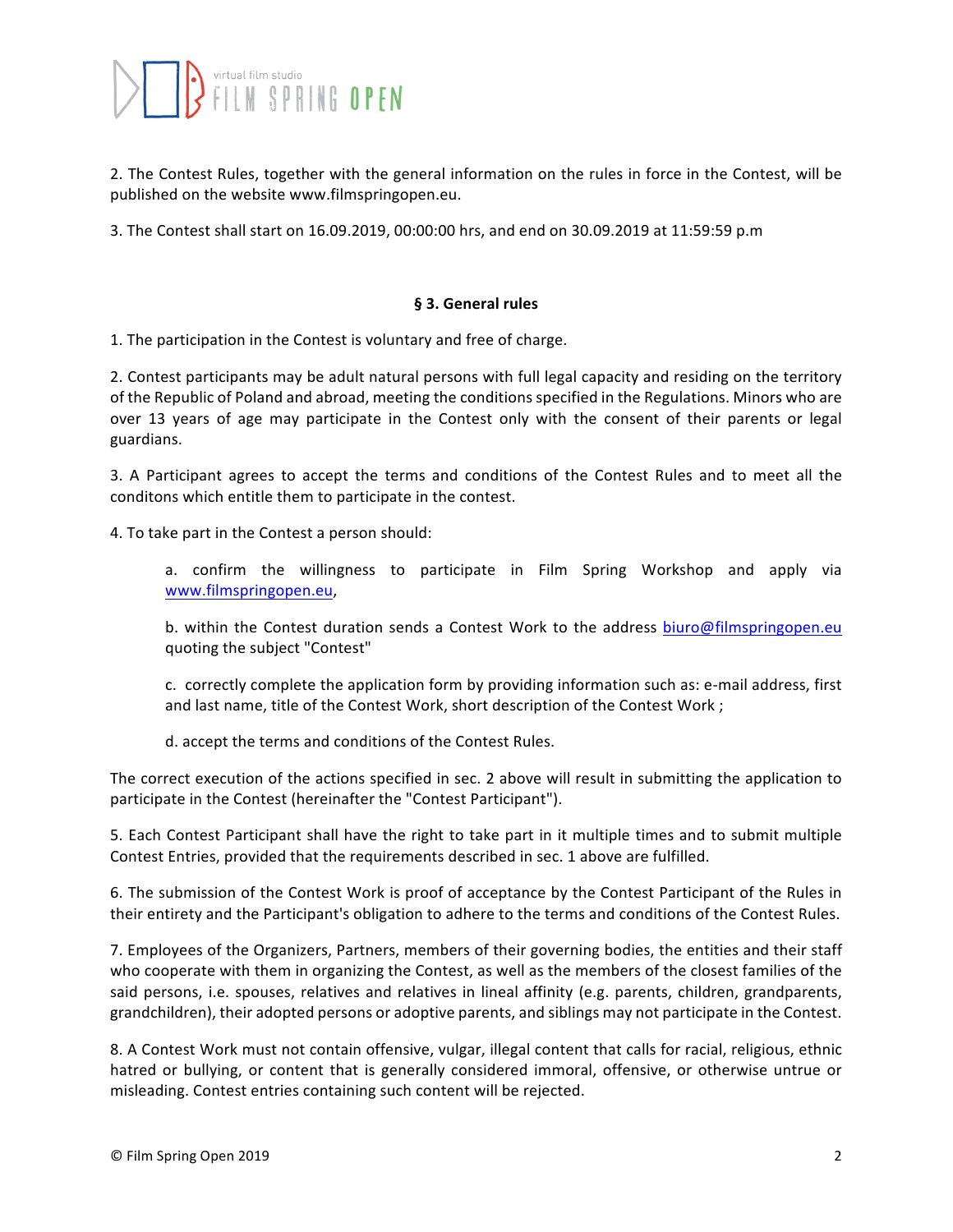# 

9. By submitting a Contest Work, a Participant of the Contest declares that s/he has exclusive and unrestricted copyrights to the submitted Contest Work which is a manifestation of his/her own individual creativity of original nature and is free from physical and legal defects and claims of third parties. In the event that the statements referred to above have been found to be incompatible with the facts and / or legal circumstances, the Participant submitting the notification shall – in the case of any claims of third parties - be solely and fully liable and s/he declares that s/he will pay any damage incurred by the Organizer in such a case. In addition, in the situation referred to above, such a person will be rejected from the Contest and be obliged to immediately return the prize awarded by the Organizer.

10. Submissions of Contest Entries that do not meet the requirements of the Rules, in particular incomplete, deformed etc. to an extent that their legibility or the possibility of verifying the data contained therein is impossible or hindered shall be void and excluded from the Contest.

11. A Contest Work can be published on the website in the domain www.filmspringopen.eu and on Organizer's Facebook Fan Page.

### **§ 4. Method of selecting laureates**

1. In order to ensure proper organization and course of the Contest, and in particular in order to select award winners, the Organizer and the Partner shall appoint the selection jury (hereinafter the "Contest Jury"). The Contest Jury will be composed of 6 members including 3 members appointed by the Organizer – including Kobas Laksa, the music video group tutor.

2. Participants submit their Contest entries within the time limit specified in § 2 sec. 3 of the Rules. Contest entries submitted after the above mentioned deadline will not be evaluated by the Selection Jury.

3. At the end of the Contest Period, no later than 5 October 2019, the Contest Jury will select 3 (three) winners from among the Contest Participants who, in the opinion of the Contest Jury, have produced the most interesting Contest Works (hereinafter the "Laureates" when plural"Laureate" when separate).

4. The results of the Contest and of the laureates selected by the Contest Jury will be announced on the website: www.filmspringopen.eu and on the following websites:

#### www.facebook.com/filmspringopen.eu

5. Decisions of the Contest Jury on the selection of the Winner and the laureates are final. When selecting the awarded Participants, the Contest Jury shall be guided by its own discretion, taking into account in particular the features of the Contest Works such as innovation, relevance to the subject of the contest task, originality, creativity, linguistic and aesthetic qualities of the Contest Work.

#### **§ 5. Prizes**

1. Contest prizes shall be funded by the Foundation.

2. The winners will be awarded prizes in the form of a participation fee to participate in "2019 Film Spring Workshop", which will cover the cost of the entry fee, board and accommodation of the winners amounting to PLN 1400 (one thousand four hundred zloty).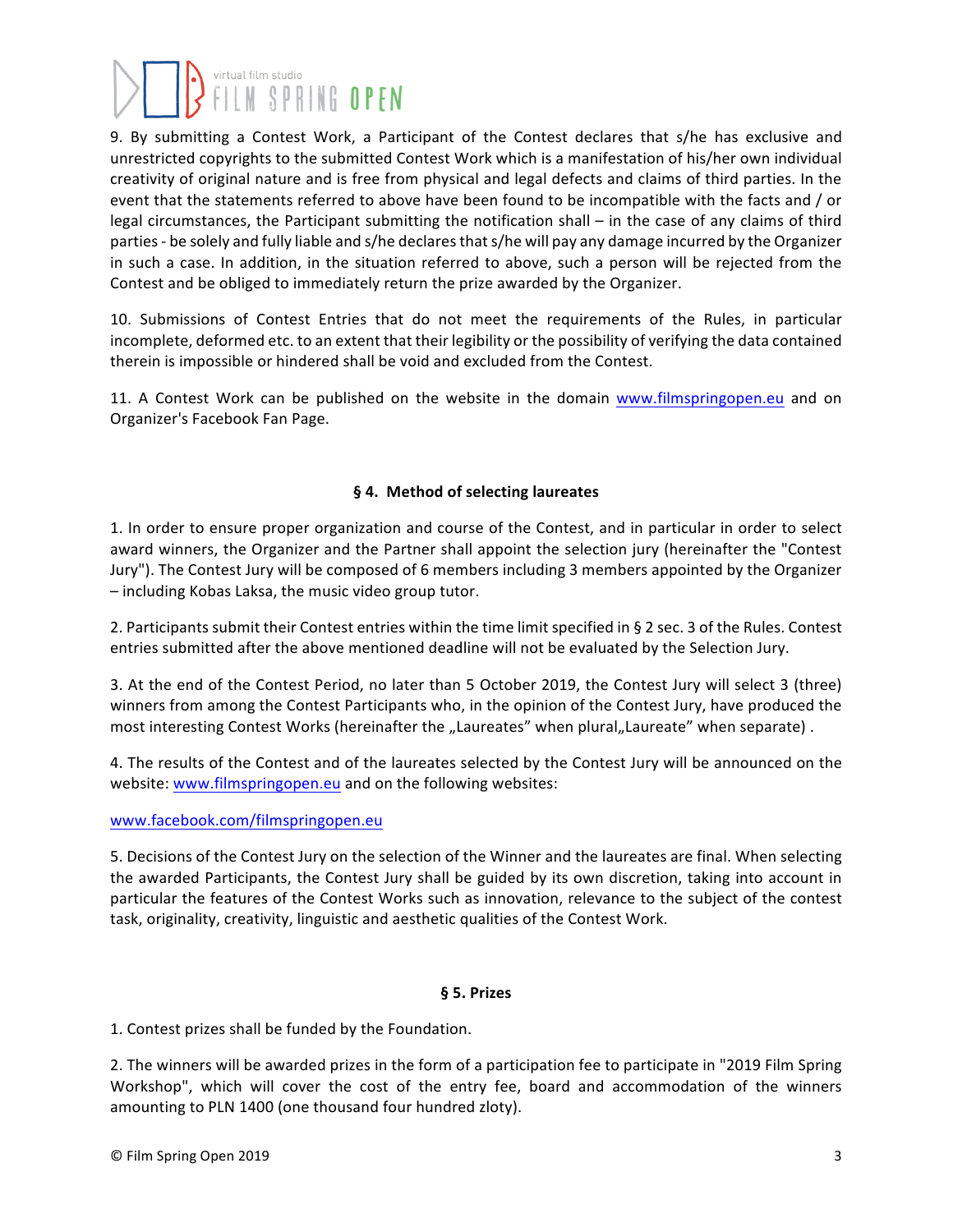3. Each Participant of the Contest can receive the title of the laureate and the prize awarded to him/her only once.

4. The laureates shall not be entitled to exchange the prize referred to in para. 2 above against another thing, benefit or cash equivalent, nor can they transfer the right to receive a prize onto a third party.

5. If the law provides for a tax liability depending on the value of the prize, then, if the prize is awarded to an individual, a cash prize of 11.11% of the prize value will be added to the prize. In such a case, the portion of the prize, which is the added monetary amount, will not be paid to the winner, but collected by the Organizer before issuing the prize to the winner as a 10% flat rate income tax on the total prize value, as provided for in Art. 30 sec. 1 pt. 2 of the Personal Income Tax Act of 26 July 1991 (uniform text in the Journal of Laws of 2000, No. 14, item 176 as amended).

6. Only the Organizer will be responsible for collecting and payment of the due tax.

7. In order to enable the Organizer to fulfill the obligation in sec. 6 the winner shall send the Organizer, within 14 days from the date of the notification of the award, the data necessary to prepare the tax return (name, address, ID number and series, PESEL statistical number)

## **§ 6. Personal data protection**

1. Personal data of the Contest Participants will be processed for the purposes of the Contest within the scope specified in the Rules and in accordance with the rules set forth in the Rules, in accordance with the Regulation of the European Parliament and of the Council no. 2016/679 of 27 April 2016 on the protection of natural persons with regard to the processing of personal data and on the free movement of such data, and repealing Directive 95/46/EC (General Data Protection Regulation), also known as GDPR (hereinafter "Regulation"), and the Polish Act of 10th May 2018 on the Protection of Personal Data (hereinafter "Act").

2. The administrator of personal data within the meaning of the Act is the Organizer (hereinafter "Administrator") who declares that all personal data of the Participants will be processed in accordance with the Regulation and the Act, especially in order to:

a) conducting the Competition, the legal basis for data processing is the legitimate interest of the Administrator (Article  $6(1)$  (f) of the Regulation);

b) performance of the Administrator's obligations resulting from the provisions of law, in particular tax and accounting regulations (Article 6 (1) (c) of the Regulation);

c) establishing or seeking possible claims or defending against such claims by the Administrator; the legal basis for data processing is the legitimate interest of the Administrator (Article  $6(1)$  (f) of the Regulation).

3. The Participants of the Contest shall have the right to inspect their data, to correct and remove them by sending the appropriate information to biuro@filmspringopen.eu